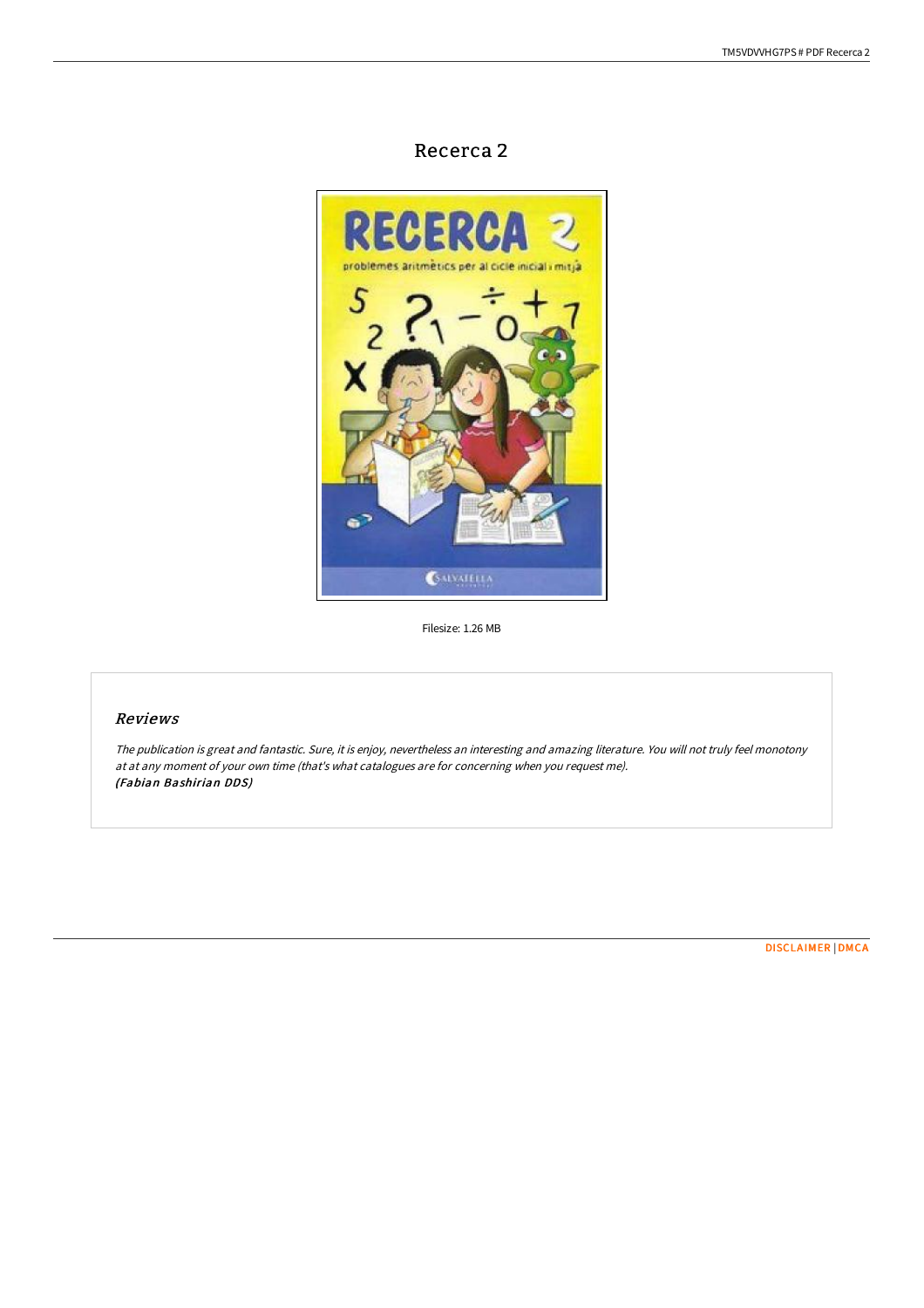## RECERCA 2



SALVATELLA, 2007. Condition: Nuevo. Cada quadern de la col lecció conté 51 problemes. Una guia amb els continguts. Dos problemes de comprensió lectora. Dibuixos per acolorir. Quaderns número 1 i 2. Problemes de sumar i restar. De 6 a 7 anys. Quaderns número 3 i 4. Problemes de sumar, restar i multiplicar. De 7 a 8 anys. Quaderns número 5 - 6 i 7. Problemes de sumar, restar, multiplicar i dividir. De 8 a 9 anys. Quaderns número 8 - 9 i 10. Problemes de sumar, restar, multiplicar i dividir. De 9 a 10 anys.

 $\frac{1}{100}$ Read Recerca 2 [Online](http://techno-pub.tech/recerca-2.html)  $\mathbf{B}$ [Download](http://techno-pub.tech/recerca-2.html) PDF Recerca 2